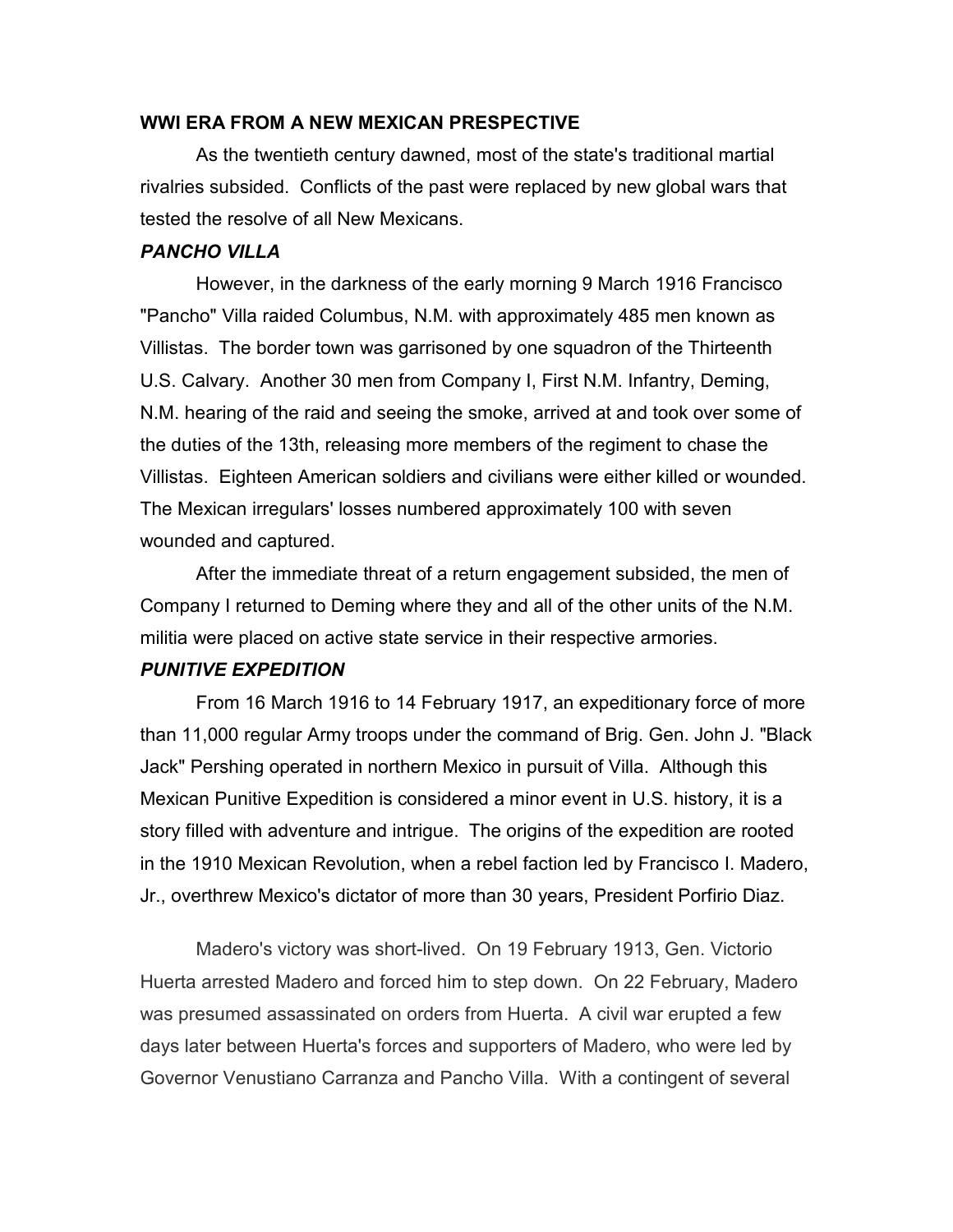thousand men, Villa formed a military band known as the Division of the North and operated in the mountains of northern Mexico.



Francisco "Pancho" Villa



 President, Woodrow Wilson's administration refused to recognize Huerta because of the manner in which he had seized power, and it instituted an arms embargo on both sides of the civil war. But, when Huerta's forces appeared to be winning the civil war in early 1914, Wilson lifted the arms embargo by offering to help Carranza. This action had volatile consequences.

 On 15 July 1914, Huerta resigned and moved to Spain. The United States and six Latin American nations then officially recognized the Carranza government on 19 October 1915. But, this insulted Pancho Villa and his followers, who had earlier parted ways with Carranza. Feeling betrayed the Villistas set forth on a course of retaliation directed mainly at Americans. In one instance, Villa's irregulars assassinated seventeen U.S. citizens aboard a train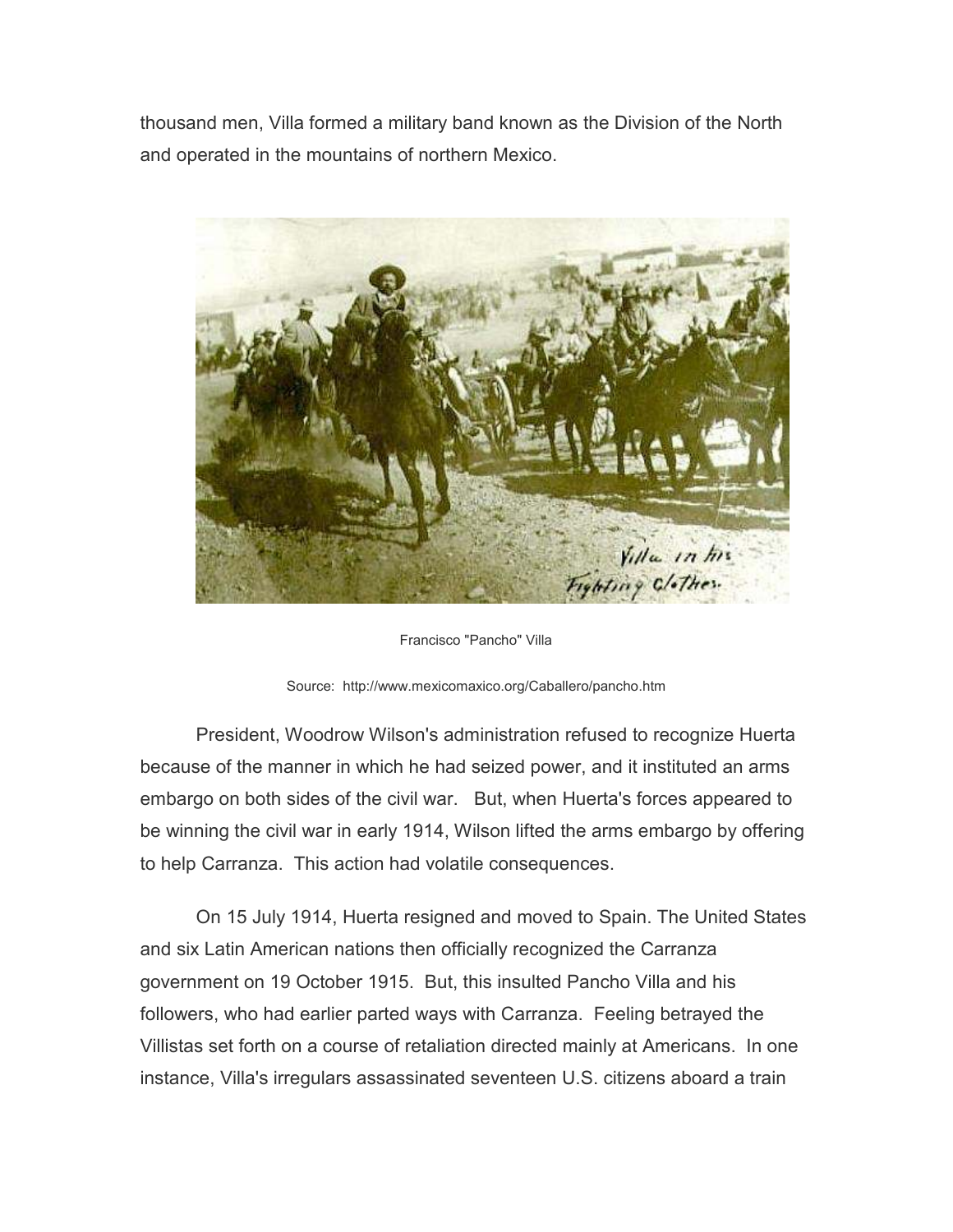traveling from Chihuahua City to the Cusi Mine at Santa Isabel, Chihuahua. Although this act infuriated the American public, it was the Villistas' next attack, the raid on Columbus, N.M., that caused the U.S. government to seek retribution.

 Why Villa chose Columbus as a target for his most daring raid is unclear. The small town had only one hotel, a few stores, some adobe houses, and a population of 350 Americans and Mexicans. Most likely, Villa was enticed to attack Columbus because it was the home of Camp Furlong and the Thirteenth U.S. Cavalry. The Thirteenth had been garrisoned at Columbus since September 1912. At the time of the attack, the regiment comprised 500 officers and men, but only about 350 men were at the camp. Since Villa had numerous sympathizers living in Columbus and the vicinity, he had no trouble obtaining information on Camp Furlong's troop strength or other bits of intelligence. A local citizen also warned the Camp that Villa was nearby. As a precaution patrols and outposts of the camp were strengthened. The raid, consequently, did not profit Villa and his men. Besides killing a small number of soldiers and civilians, his men came away with a few horses and a meager amount of loot from the stores and homes of the town.

 Both public outcry and pressure from the Army moved President Wilson to order the military to pursue Villa and punish him. General Funston, commanding the Southern Department, telegraphed the War Department the day after the raid, "I urgently recommend that American troops be given authority to pursue into Mexican Territory hostile Mexican bandits who raid American territory. So long as the border is a shelter for them they will continue to harass our ranches and towns to our chagrin." Wilson responded by directing Secretary of War Newton Baker to organize a punitive expedition.

 The U.S. Army quickly made preparations to conduct the expedition. Troops and supplies poured into the newly established base command in Columbus, which was still recovering from the raid. was chosen to lead the expedition.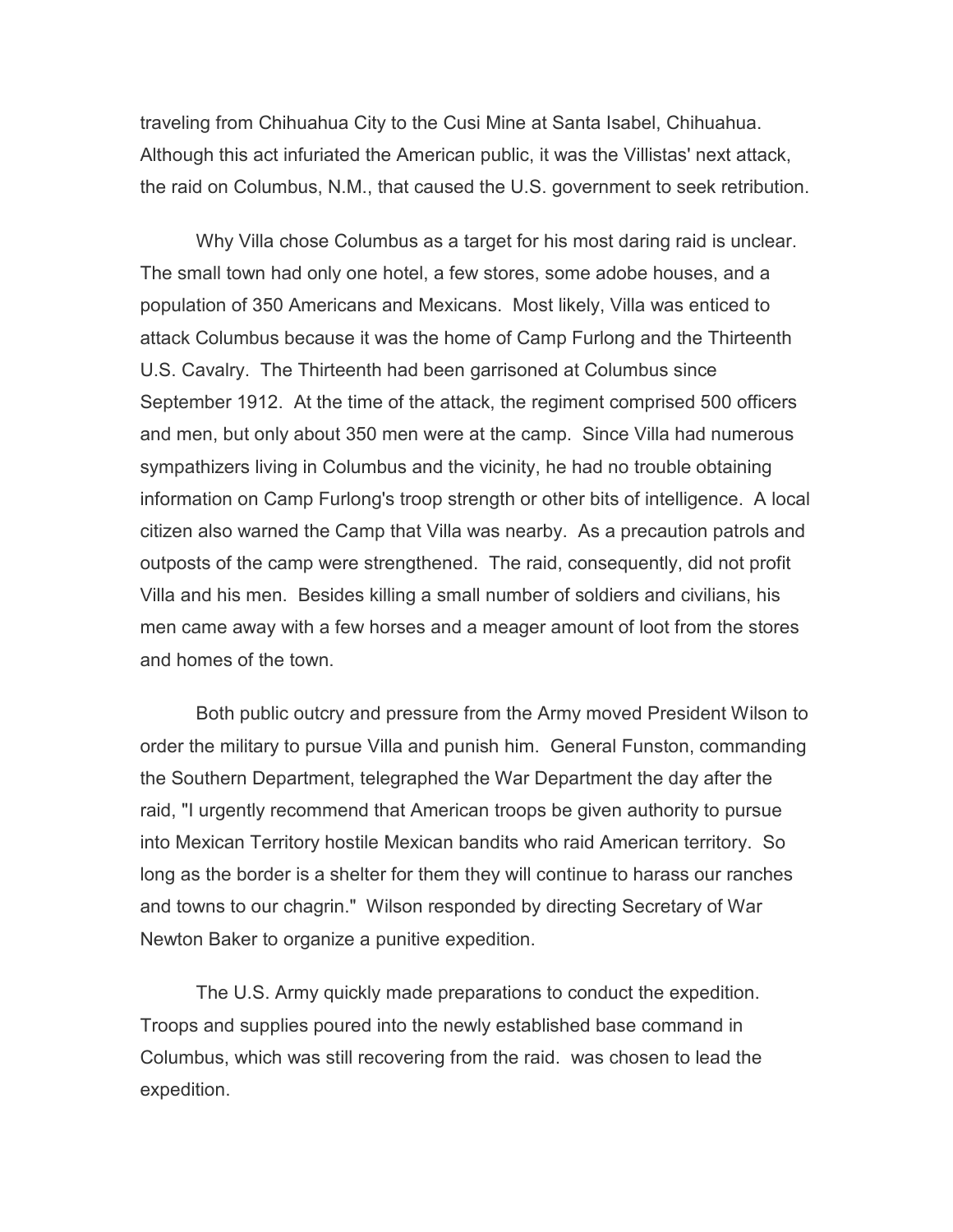

Brig. Gen. John J. Pershing

Source: http://www.congressionalgoldmedal.com/JohnJPershing.htm

 By 8 April, General Pershing was more than 400 miles into Mexico with 6,675 soldiers. The expedition set up its headquarters in the town of Colonia Dublan, Chihuahua and its supply base on a tract of land near the Casas Grandes River. Having no idea how long the expedition would take or how much further he would have to penetrate to locate Villa, Pershing wanted to ensure that his Army was well supplied.

 Logistically, the Punitive Expedition started as a nightmare. Nothing of this magnitude had been attempted by the U.S. Army since the Civil War. Denied the full use of the Mexican railway system, Pershing turned to his motor transport companies. However, the Army did not have enough trucks to transport the supplies stored at Columbus. And the roads depicted on available maps turned out to be nothing but trails that were impassable during wet weather. As a result, engineers had to rebuild many of the roads. The expedition also had to rely on mules and wagons to a large extent to keep supplies moving.

The Americans decided to test out some of their new military equipment out in the expedition against Villa, but they only succeeded in kicking up even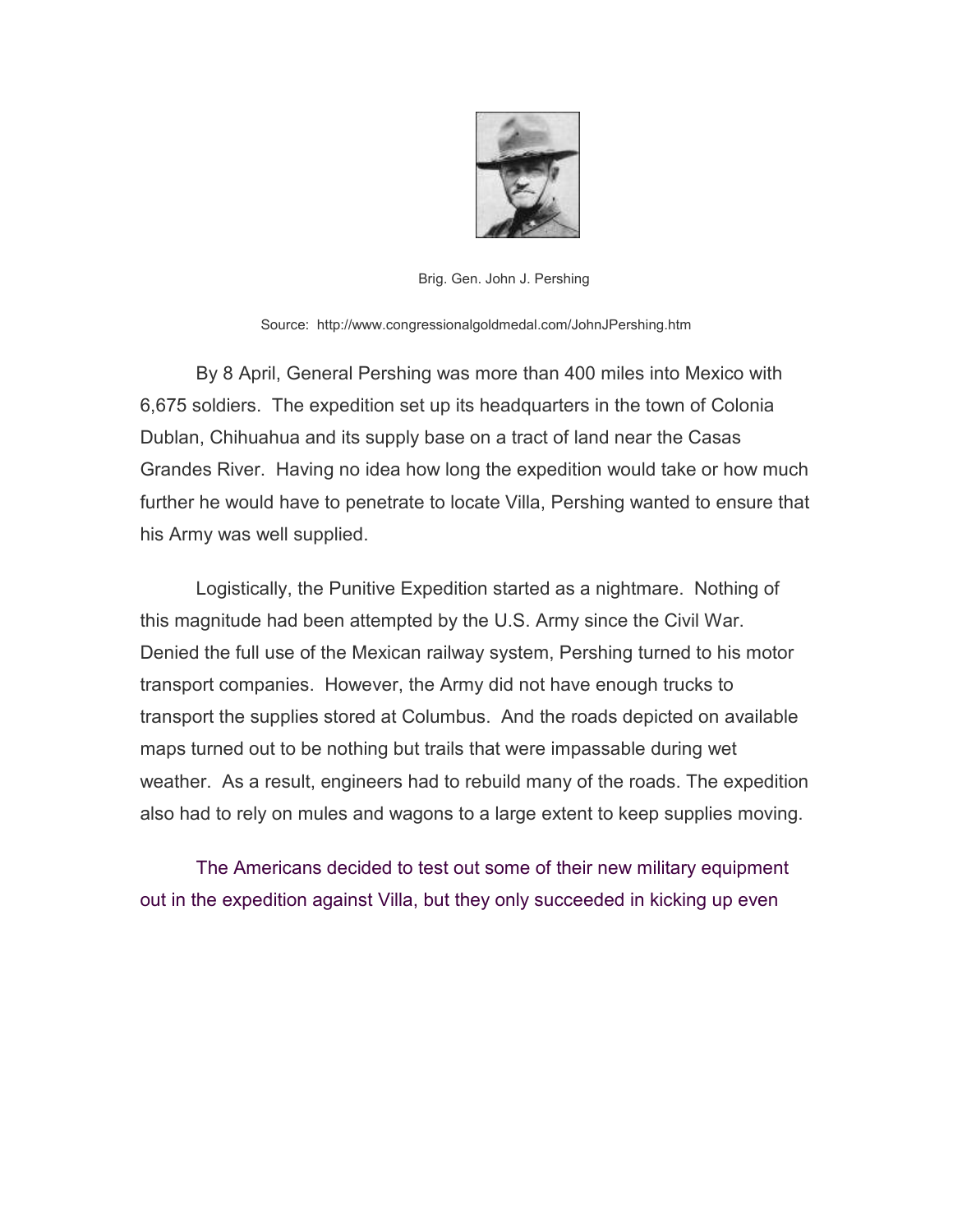more dust for the Villistas to hide behind.



Source: http://www.mexicomaxico.org/Caballero/pancho.htm

Besides all of his trucks, motorcars, motocycles, and armored cars, Pershing also mustered dirigable balloons and airplanes in his relentless quest to find Villa.

 The airplanes sent for use by the First Aero Squadron proved to be inadequate because they did not have enough power to overcome the erratic winds or to climb high enough to cross the mountains of northern Chihuahua. Pershing complained in a report that "the aeroplanes have been of no material benefit so far, either in scouting or as a means of communication. They have not at all met my expectations. The further south Villa goes into the mountains the more difficult will be their tasks, and I have no doubt we shall soon be compelled to abandon them for either scouting the enemy or keeping in touch with the advance columns."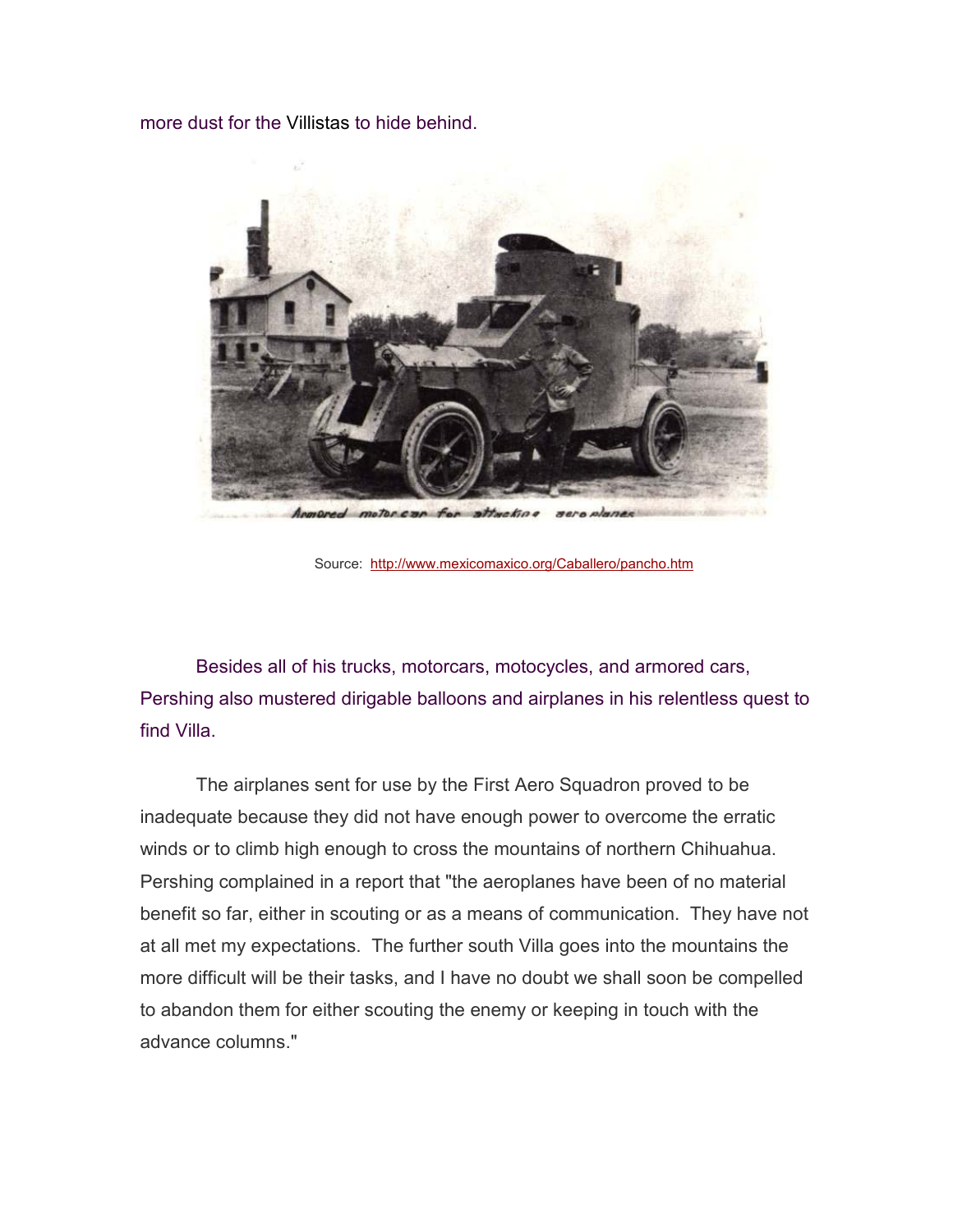

Source: http://www.mexicomaxico.org/Caballero/pancho.htm

Gradually the airplanes were replaced but working airplanes were not enough to locate Villa. Although a majority of the Mexican citizens encountered by Pershing's forces wanted Villa captured as much as the Americans did, their hatred for the United States was even stronger and they gave the U.S. forces few leads. After almost two weeks of pursuing aimless leads and fighting a few minor skirmishes, a squadron of the Seventh U.S. Cavalry fought 500 Villistas at San Gerónimo. There were no American losses, but several of the bandits were wounded. It was thought that Villa was among those wounded but this later proved false.

 On 13 April, 1916, a detachment of troops from Carranza's Army attacked the American troops at Parral. Upon receiving reinforcements, they drove back the Mexicans. One American soldier was killed, and one was wounded. The Mexicans suffered 14 casualties. Pershing kept his men at Dublan and sent out scouting parties and detachments to locate Villa without success.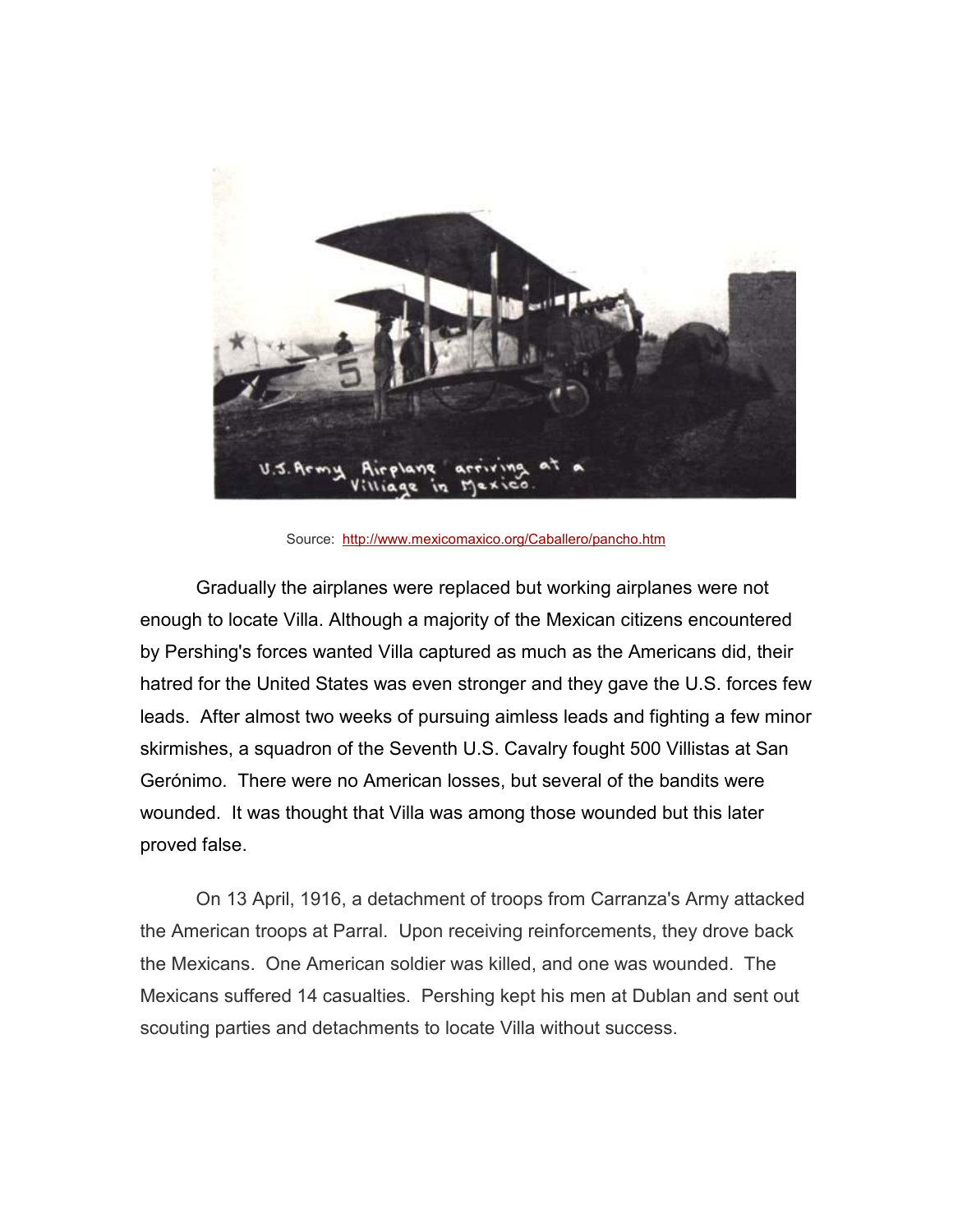The National Defense Act of 3 June 1916 established the National Guard and units from Texas, Territory of New Mexico, and N.M. were called into service effective 8 May 1916. Units from the remainder of the states and the District of Columbia followed. By mid-June 130,000 regular Army and National Guard troops patrolled the vast border between Mexico and the United States to discourage further raids.

 The National Guard troops were not intended to cross the border. Nonetheless, activities on the border were far from dull. The troops had to be on constant alert as border raids were still an occasional nuisance. Three raids were particularly bloody. On 8 May 1916, Mexican bandits attacked an outpost at Glenn Springs, Texas, killing one civilian and wounding three American soldiers. On June 15 bandits killed four American soldiers at San Ygnacio, Texas, and on 31 July one American soldier and a U.S. customs inspector were killed. In all three cases Mexican raiders were killed and wounded, but the exact numbers are unknown.

### FIRST N.M. FIELD ARTILLERY

 Battery A, First N.M. Field Artillery from Roswell arrived at Columbus on 12 May. This was the first National Guard Field Artillery unit on the border. The First N.M. Infantry followed, arriving in strength on 16 May.

Later, Battery A was ordered to Ft. Bliss in June where it received valuable training that enabled it to become one of the best known American Expeditionary Force units of World War I.

### FIRST N.M. INFANTRY

 The First N.M. Infantry spent eleven months on the border as the only National Guard organization attached to the Punitive Expedition. Parts of the unit were stationed at Columbus, Hachita, Los Animas and Elephant Butte, N.M.

 At the town of Carrizal, Chihuahua troops from the Mexican National Army attacked two Troops of the Tenth Cavalry on a scouting mission on 21 June.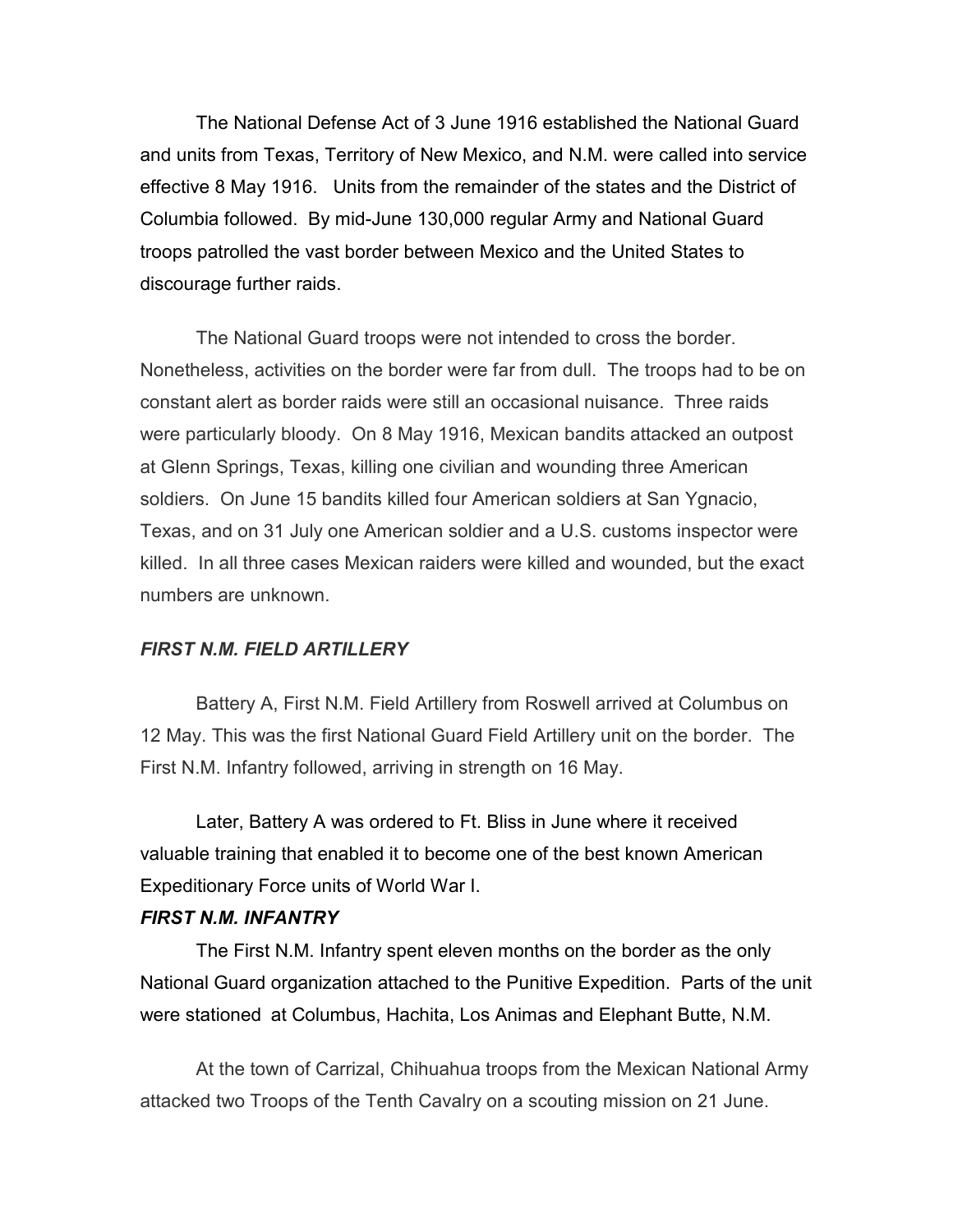Tensions between the United States and Mexico were at a breaking point. Not since the Mexican-American War of 1846 - 1848 had the two countries come so close to war. Neither country was prepared for nor desired war. To avoid further incidents like Carrizal, Pershing ceased long-range patrols.

 It was becoming increasingly obvious that Carranza's de facto government openly disliked the American presence in Mexico. Army chief of staff Maj. Gen. Hugh Scott and Funston met with Carranza's military chief, Alvaro Obregon, at El Paso and agreed to gradually withdraw Pershing's forces if Carranza would control Villa. By this point it was not really necessary for Pershing to send troops any further into Mexico. Villa's forces were badly depleted by casualties and desertion, and those who remained were largely scattered. Although the Villistas were still on the loose, they were not much of a menace.

 The Punitive Expedition officially ended on the afternoon of 5 February 1917. Shortly after the withdrawal, various units of the National Guard were returned to their homes. But, small forces were maintained in Texas, Territory of New Mexico, and N.M. to "prevent further trouble from scattered bands of outlaws."

 Despite its failure to capture Pancho Villa, the Mexican Punitive Expedition was deemed a success. Secretary of War Baker praised the efforts of Pershing and his men saying "its objective, of course was the capture of Villa, if that could be accomplished, but its real purpose was a display of the power of the United States into a country disturbed beyond control of the constituted authorities of the Republic of Mexico as a means of controlling lawless aggregations of bandits and preventing attacks by them across the international frontier. This purpose is fully and finally accomplished."

Subsequently, Villa was assassinated on 20 July 1923.

 Most importantly, the Mexican Punitive Expedition provided military training experience for the tens of thousands of regular soldiers and National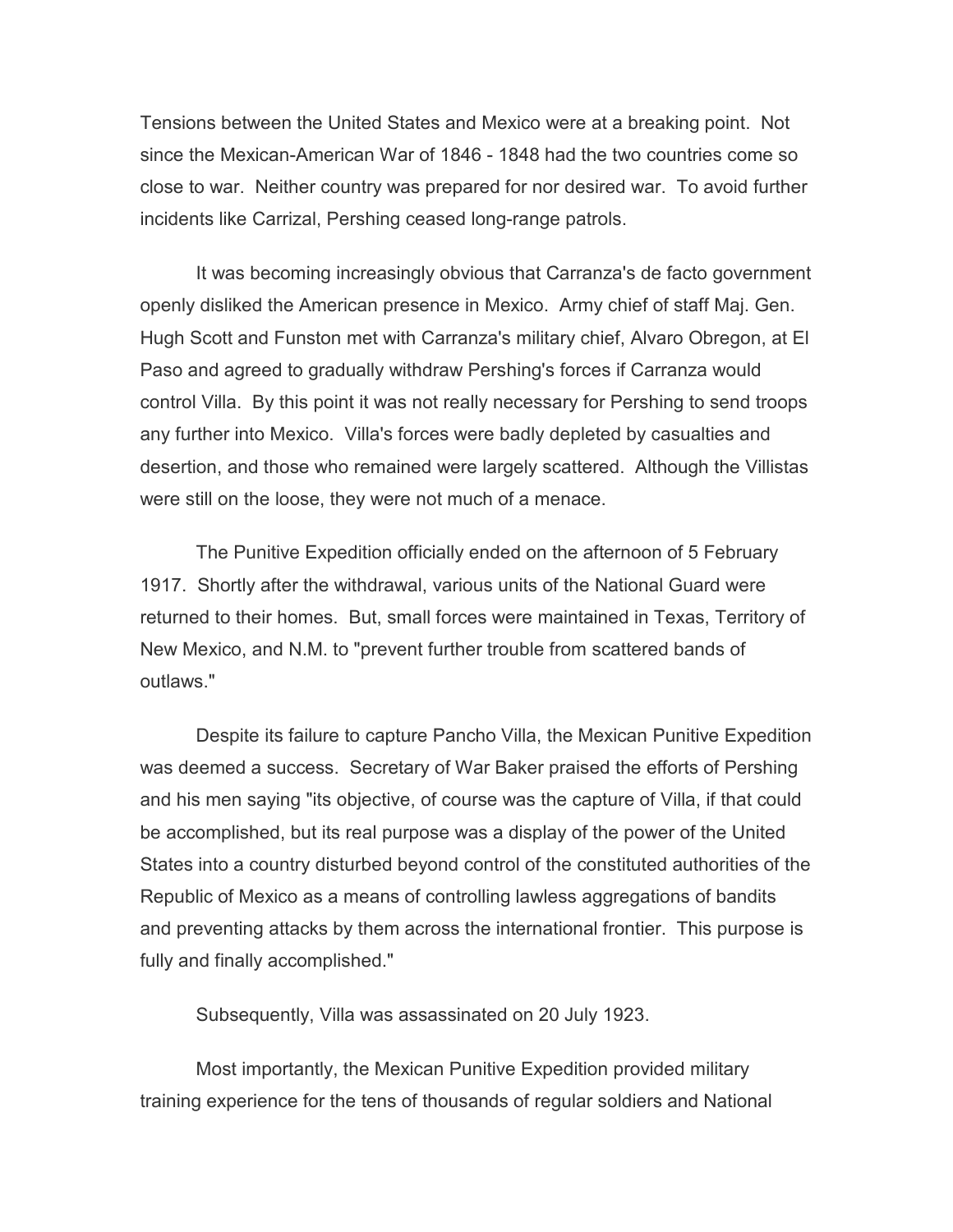Guardsmen who took to the field with the expedition. Pershing's experience during the Punitive Expedition and the death of Funston on 19 February 1917 made him the obvious choice as commander of the American Expeditionary Forces during World War I. Many of the same men who served with Pershing in Mexico, such as George S. Patton Jr., who would later achieve glory as an Army commander during World War II, accompanied him to France. Entry into the World War was merely a matter of time.

## NEUTRALITY TESTED

 Following the Punitive Expedition the threat from German and Mexican saboteurs and subversives presented a genuine danger. Border patrolling continued in order to keep arms from filtering into Mexico.

 On 18 January 1918 in the Central Hotel in Nogales, Sonora, Mexico, Lothar Witzke, also known as Pablo Waberski, was taken into custody as a suspected German spy and saboteur. He had with him an encoded letter from the German consul in Mexico City charging him with undercover operations in the United States. It was this message, decrypted in Washington by Military Intelligence that led to his conviction for spying. The damning message read: "The bearer of this is a subject of the Empire who travels as a Russian under the name of Pablo Waberski. He is a German secret agent. Please furnish him on request protection and assistance; also advance him on demand up to 1,000 pesos of Mexican gold and send his code telegrams to this embassy as official consular dispatches." His death sentence, the only one to be handed down during World War I, was later commuted to life. Witzke was released in 1923.

 A German-instigated clash between American and Mexican troops in the border town of Nogales in 1918 resulted in the death of five U.S. soldiers. Finally, American neutrality at the outset of World War I was shattered when a coded message from German Foreign Secretary Arthur Zimmerman to the Mexican government was intercepted by the Americans and deciphered by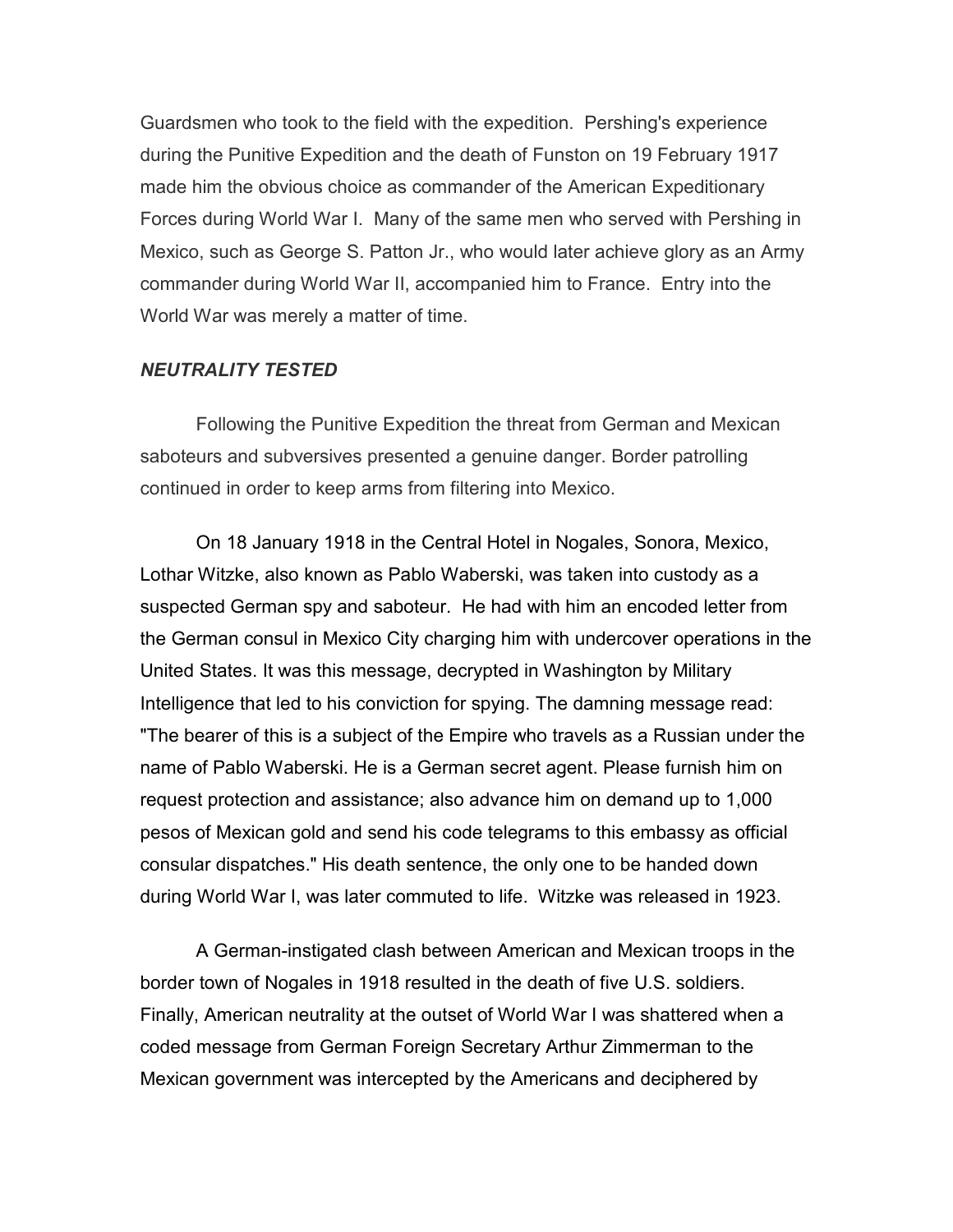British Intelligence. The Zimmerman telegram, which follows, proposed an alliance between Germany and Mexico in the event of war with the United States.

TELEGRAM RECEIVED. .tor 1-8-58 rion, State Dept. 2nd from London # 5747. **FROM** *M Hickey* Oct. 22,1851 "We intend to begin on the first of February

unrestricted submarine warfare. We shall endeavor in spite of this to keep the United States of america neutral. In the event of this not succeeding, we make Mexico a proposal of alliance on the following basis: make war together, make peace together, generous financial support and an understanding on our part that Mexico is to reconquer the lost territory in Texas, New Mexico, and arizona. The settlement in detail is left to you. You will inform the President of the above most. secretly as soon as the outbreak of war with the United States of America is certain and add the suggestion that he should, on his own initiative, e Japan to immediate adherence and at the same time mediate between Japan and ourselves. Please call the President's attention to the fact that the ruthless employment of our submarines now offers the prospect of compelling England in a few months to make peace." Signed, ZIMERNARY.

.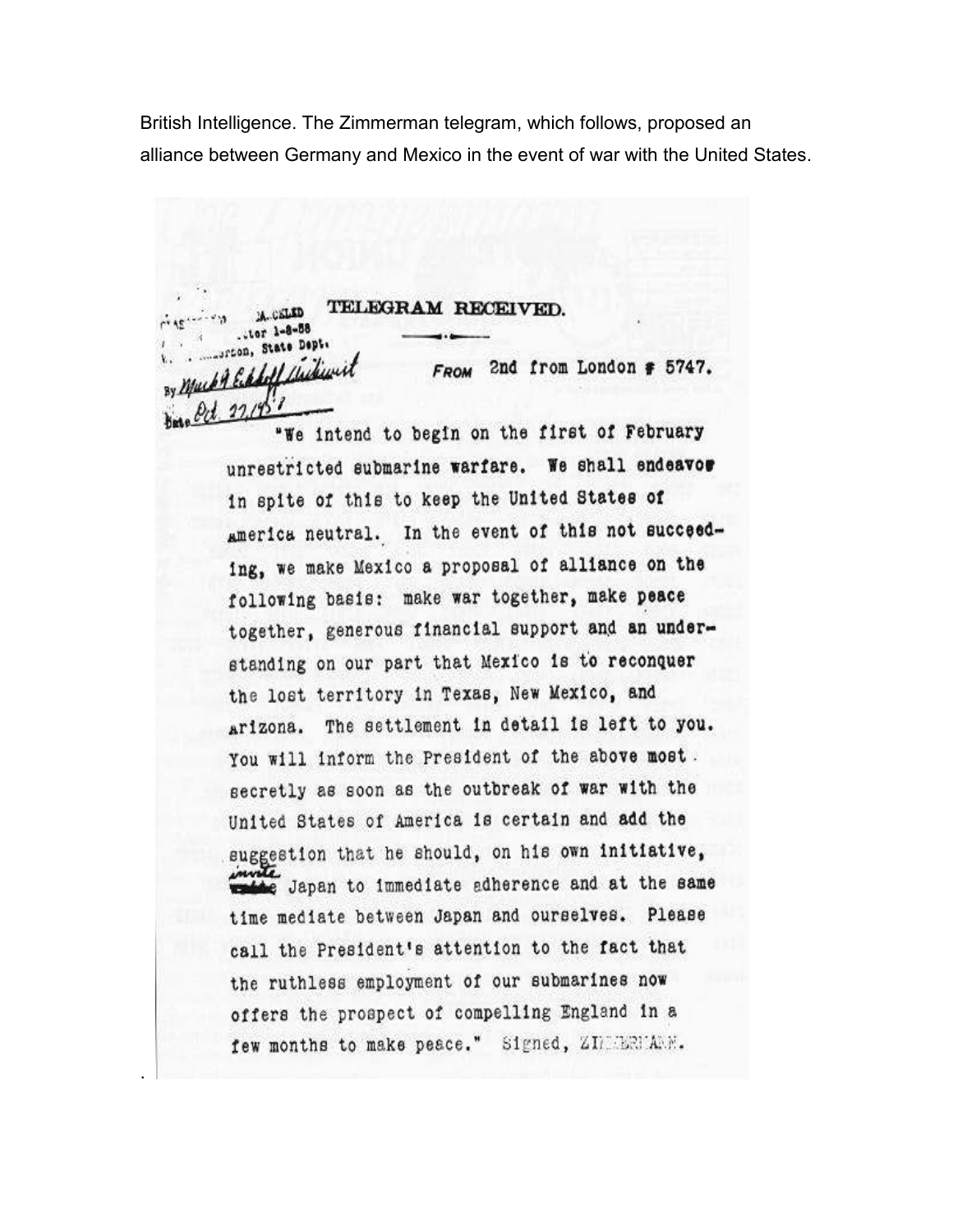#### WORLD WAR I

Then, like a thunderclap that everyone had foreseen, but whose force none could guess, came war. A submarine attack on the British liner Lusitania cost 128 American lives and swayed public opinion in the U.S. toward joining the Allies in defeating Germany. More American ships were lost to German U-boats. On 6 April 1917, Congress declared war on Germany.

#### FIRST NEW MEXICO INFANTRY

World War I marked the first significant test of New Mexicans after statehood.

 Out of federal service for only 20 days the First Infantry Regiment, New Mexico National Guard (NMNG), was mobilized again for World War I on 24 April 1917. In October 1917 the regiment was ordered to Camp Kearny, California where it joined the balance of the 40th Division composed of National Guard troops from California, Arizona, Colorado and Utah. Elements of the regiment where then reorganized into the 143d Machine Gun Battalion formed from its First and Second Battalions and the144th Machine Gun Battalion comprised of its Third Battalion and the Machine Gun Company plus the 115th Train Headquarters and Military Police Battalion that was composed of the Regimental Headquarters, Headquarters and Supply Companies.

However, once the 40th Division reached its final destination at La Guerche, France the entire division was transformed into a depot division responsible primarily for training men as replacements for active divisions, which it performed with discipline and efficiency. Detachments of the division also guarded prisoners of war and provided ambulance, then known as sanitation, services.

## FIRST N.M. ARTILLERY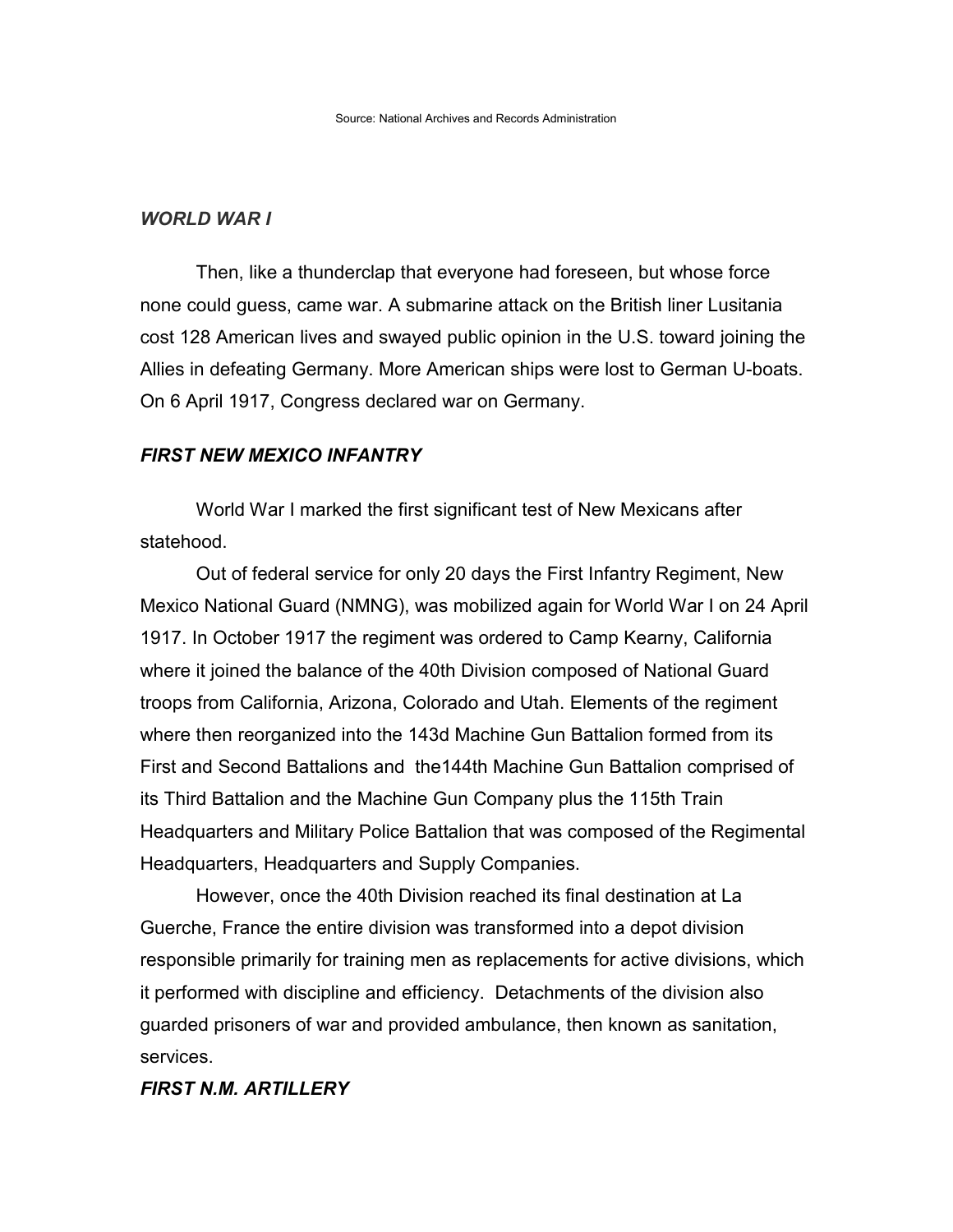"A" Battery of the First Artillery, NMNG was assigned to 146th Field Artillery Regiment, 66th Artillery Brigade, 41st Infantry Division. Sent to the front in July 1918 to help stop a German drive that had crossed the Marne River within 50 miles of Paris, France, the battery remained on the firing line at Chateau-Thierry, St. Mihiel, and in the Argonne with their French made mobile 155-mm guns until the Armistice, 11 November 1918.



Source: http://www.historycentral.com/ww1/TheBattleofMarne.html On 15 July 1918 despite the limited successes of his four previous offensives, the German commander, Gen. Erich Ludendorff, launched still another all-out assault on the Western Front. The battle of Marne was a massive attempt by the Germans to breakthrough on the West before American forces could arrive in large numbers. The Germans captured 1,200 square mile of territory, 90,000 prisoners and vast stores of weapons in the course of their offensive. But the German offense eventually became bogged down by early August. By then, tens of thousands of fresh American troops were arriving almost daily to reinforce an exhausted Allied army.

 This attack, from both sides of Reims, was scheduled to reach the Marne River, east of Paris. On the German left flank the 1st Army and 3rd Army made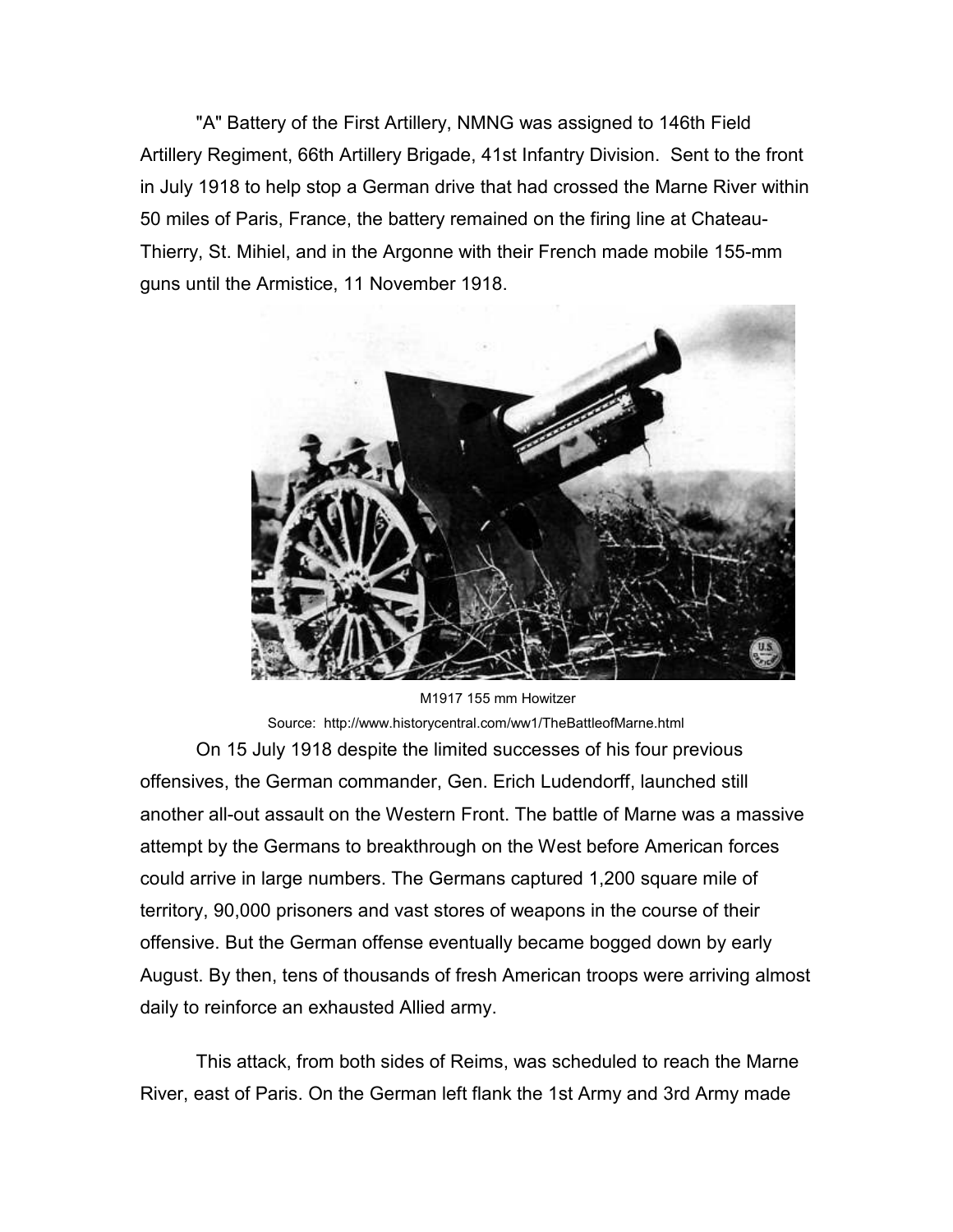only small gains before being stopped at 11:00 AM by the French 1st. West of Reims, however, the German 7th Army smashed forward to the marne between Chateau-Thierry and Epernay. A bridgehead nine miles long and four miles deep was seized south of the river before the advance was halted on July 17 by the French 9th Army, which had moved up to the east of the shaken French 6th Army. In the defense of this sector the American 3rd Division played a strong role. In all, 52 German divisions were held in check by 36 Allied divisions, 23 French, 9 American, 2 British, and 2 Italian. This so-called Champagne-Marne offensive was the last major German drive on the Western Front. Ludendorff's five separate attacks had cost him more than 800,000 casualties and so weakened his armies that the initiative now passed to the Allies.

 On the day after the German offensive stalled, 18 July, the Allied commander in chief, Gen. Ferdinand Foch, launched a massive counterattack against the Marne salient. On the east and south the French 5th Army and 9th armies made secondary assaults. On the west the main attack came from the 6th and 10th armies. Supplementing the four French armies were 14 Allied divisions, 8 American, 4 British and 2 Italian. The 10th Army jumped off early in the morning, followed by the other armies in a counterclockwise direction. Aided by 350 tanks, the two western armies advanced from 2 to 5 miles on the first day. When their continued thrust into the salient threatened to cut the vital Soissons-Chateau-Thierry road, Ludendorff began to withdraw from the Marne. Soissons was liberated on 2 August. By 3 August the Germans had fallen back to a line along the Vesle and Aisne rivers at the base of the former salient. An American attack on 6 August found the enemy solidly entrenched. This closed the battle, which had begun with a German offensive and ended with an Allied victory.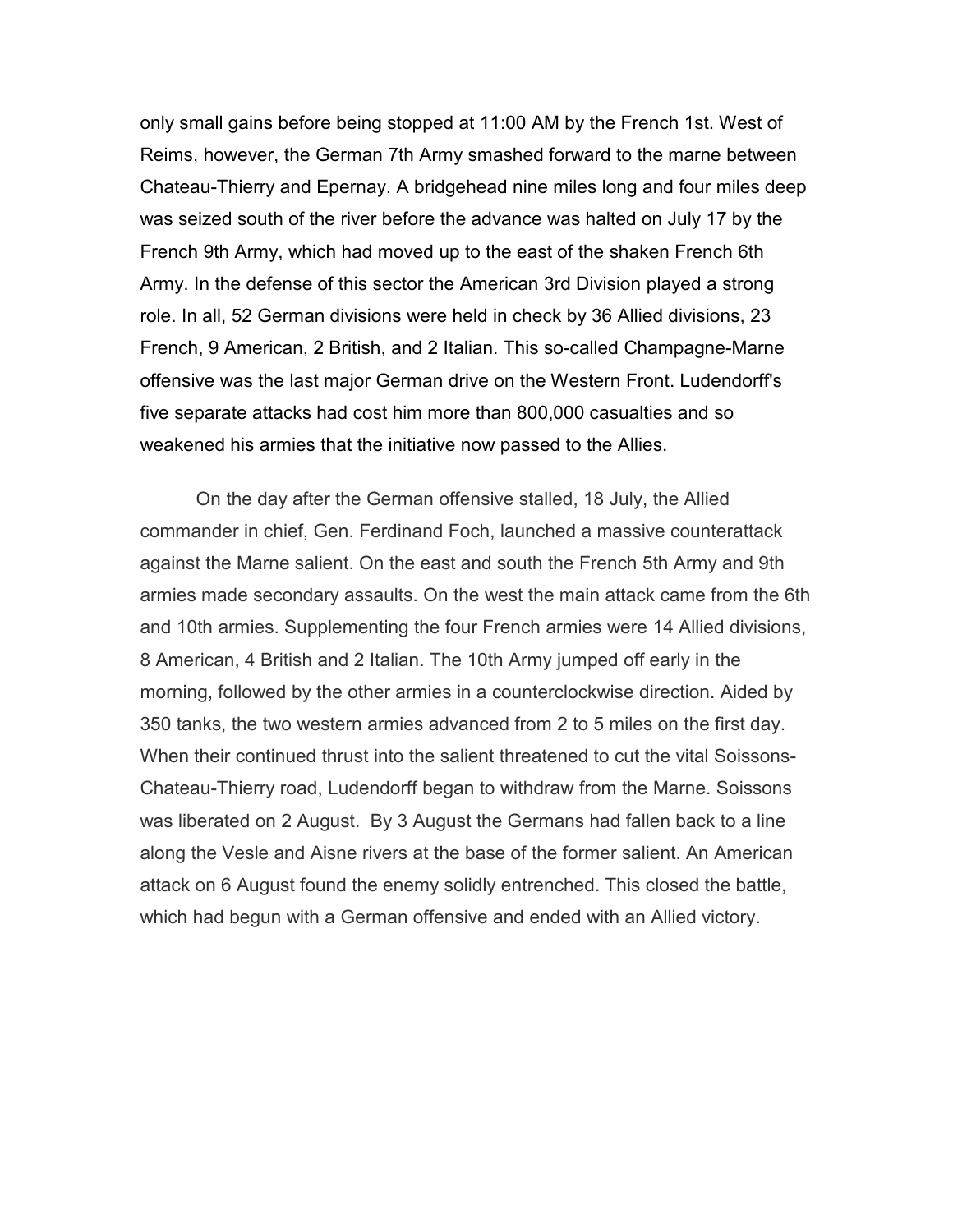

Second Battle of the Marne 8 August 1918 Source: http://www.worldwar1.com/maproom.htm

 On 12 September 1918 the newly arrived and activated American 1st Army of Gen. John Pershing formally took over the Saint Mihiel sector on 30 August. This was a salient jutting to the Meuse River southeast of Verdun that the Germans had carved out in 1914. After the two successful Allied offenses on the Marne River and east of Amiens during the summer, the Germans began withdrawing from the salient on 11 September. They were too late. Early the following morning 16 American divisions attacked, aided by French artillery and tanks and an air force of mixed units commanded by the U.S. Colonel William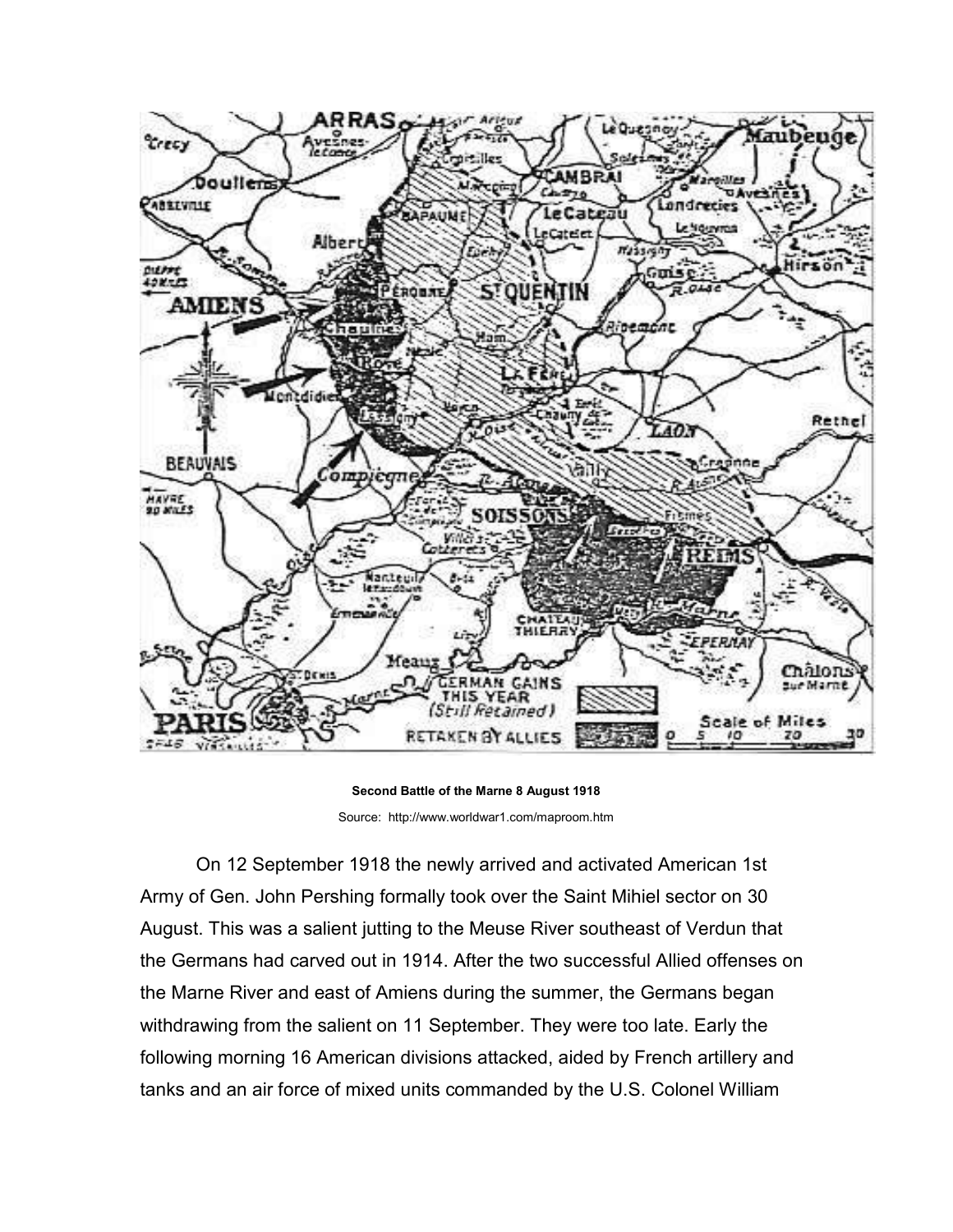"Billy" Mitchel. Two American corps, the I and IV, struck the south face of the salient, while the French II Colonial Corps hit the nose and the American V corps moved in from the west. Within 36 hours the surprised Germans were driven from the salient with the loss of 15,000 prisoners and more than 250 guns. Pershing suffered 7,000 casualties.

 The American attack could have carried deeper into the German lines, but the offensive had been deliberately limited by the Allied commander in chief, Marshal Ferdinand Foch. Pershing's troops were now moved westward to the Argonne Forest to begin a major offensive.

With the elimination of the Saint Mihiel salient, the Allied commander in chief, Marshal Ferdinand Foch, stood ready to launch two all-out attacks against the Germans on the Western Front. The offensive was planned as a huge pincers: British and French armies attacking from the west, the American Expeditionary Force from the south. On 26 September Gen. John Pershing's 1st Army jumped off, three corps abreast, III, V, and I, from the Meuse River westward to the far side of the Argonne Forest. A few minutes earlier the French 4th Army had begun its advance on the left. Holding a defensive zone almost 12 miles deep were the German armies of Gen. Max von Gallwitz on the east, those of Crown Prince Friedrich Wilhelm on the west.

 In hilly, tangled terrain, German resistance held the French army to a gain of nine miles during the first five days of the assault. The Americans pushed five miles along the heights of the Meuse but only two miles in the more difficult Argonne. After a pause of three days, the Americans resumed the attack on 4 October. For the next four weeks a series of grueling frontal attacks gradually pushed back the German defenders. This was the fighting that produced the famed Lost Battalion under Charles Whittlesey of the 77th Division. It is also here that Sgt. Alvin York single handily killed 25 German soldiers and captured another 132 prisoners. On 12 October Pershing divided his command. Gen. Hunter Liggett took over the 1st Army, while Gen. Robert Bullard assumed